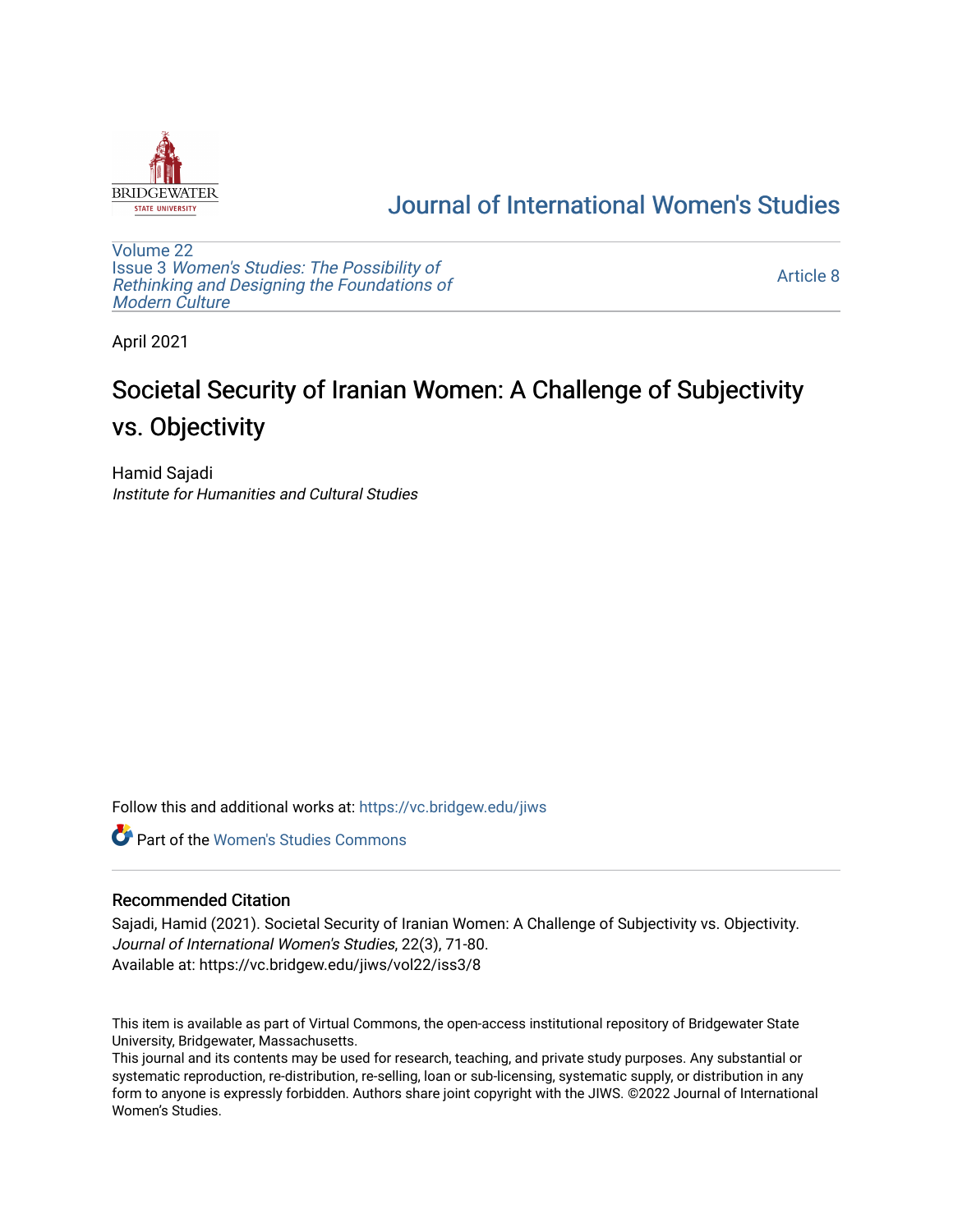#### Sajadi: Societal Security of Iranian Women

This journal and its contents may be used for research, teaching and private study purposes. Any substantial or systematic reproduction, re-distribution, re-selling, loan or sub-licensing, systematic supply or distribution in any form to anyone is expressly forbidden. ©2021 Journal of International Women's Studies.

#### **Societal Security of Iranian Women: A Challenge of Subjectivity vs. Objectivity**

By Hamid Sajadi<sup>[1](#page-1-0)</sup>

#### **Abstract**

Critical theories in the field of security have revealed the incompatibility of governmentbased approaches to security studies and the nature of domination and repression structures in society. The Copenhagen and Welsh Schools of security studies have made many attempts to reconceive the concept of security and security studies by criticizing the neglect of domestic security issues and the ignorance of the community and individuals. The formation of the concept of societal security, and in particular women's security, is one of the achievements of these theoretical developments. Assuming that the acceptance of new approaches in developing societies is strongly influenced by the norms of the political systems, the present article aims to identify the formulation of women's societal security in Iran. Adopting a critical approach, the author discusses how the concept of women's societal security in Iran is constructed and tries to explain how the Iranian political system deals with the issue of women's societal security. Data has been collected from secondary resources including books, papers, and archive collections of online newspapers in the last ten years. By systematically reviewing the sources and classifying the main themes, the author identifies the accepted and suppressed components in the area of women's societal security and in relation to the governing institution. The research results indicate the existence of a relationship between women's societal security model and the governing ideology, power, and institutions. The findings reveal how the traditions and the political system have manipulated the concept of women's security to achieve their own objectives by accepting and caring for some insecurities, marginalizing and abandoning a range of other insecurities, and suppressing or completely rejecting some aspects of insecurity. Ultimately it is concluded that the concept of women's societal security in Iran is shaped by the objectivity of women.

*Keywords*: Women's security, Value system, Police, Societal security, Objectivity, Subjectivity, Critical approach.

#### **Introduction**

Critical theories in the field of security have revealed the inconsistency of governmentbased approaches to security studies. Subnational groups and individuals have made many attempts to revisit the concept of security and the field of security studies, criticizing the neglect of security issues and the ignorance of communities (Buzan 1991; Booth 1991; Buzan et al. 1998). Taking security out of the narrow confines of the external military approach, the introduction of societal security and individual security concepts, as well as the formation of the concept of women's security are among the achievements of these theoretical developments. In

Journal of International Women's Studies Vol. 22, No. 3 April 2021

1

<span id="page-1-0"></span><sup>1</sup> Hamid Sajadi is an Assistant Professor at the Department of Social Studies, Institute for Humanities and Cultural Studies (IHCS), Tehran, Iran. His research areas include public policy, societal security, securitization, and development plans. Email[: h.sajadi@ihcs.ac.ir](mailto:h.sajadi@ihcs.ac.ir)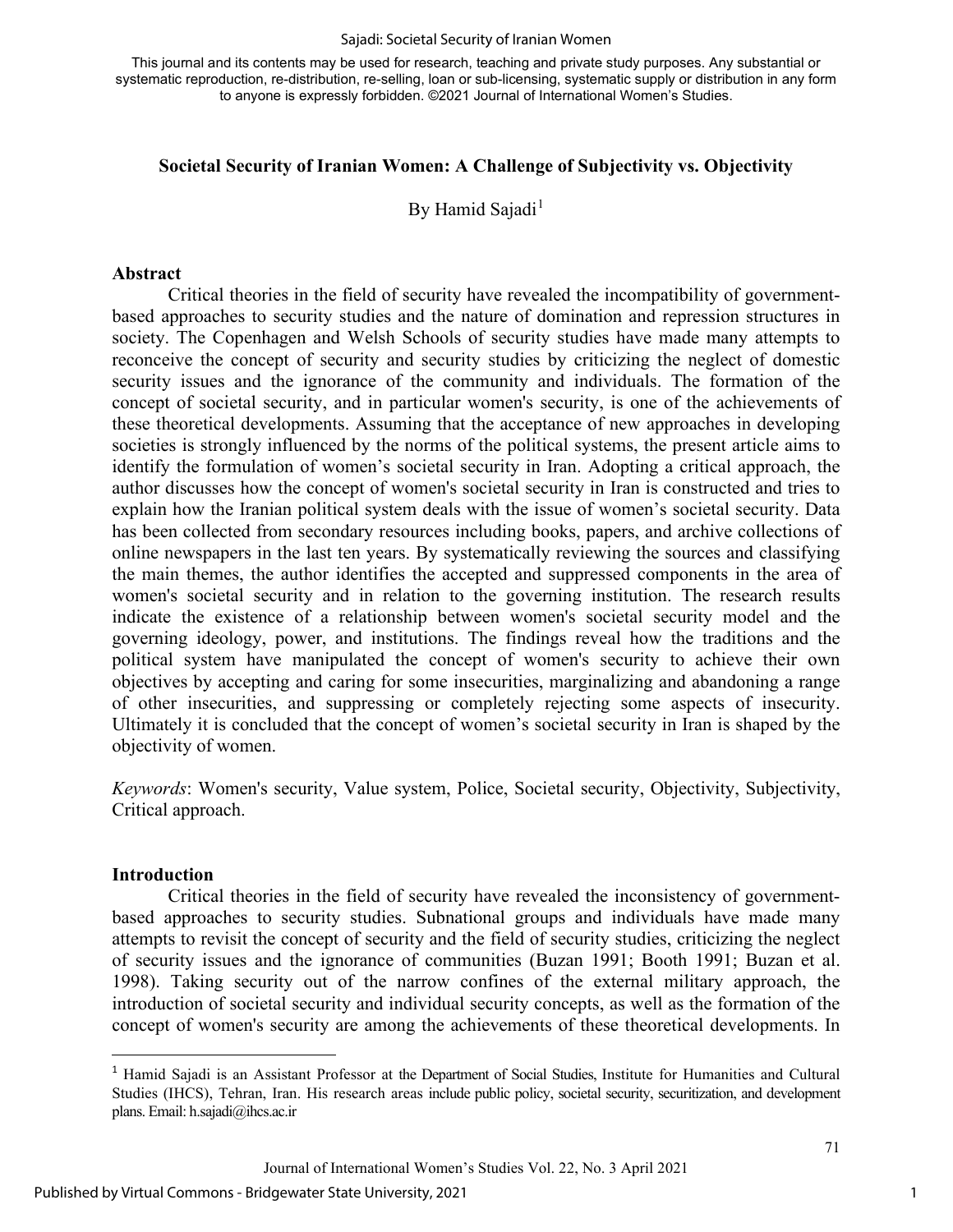the new approach to security, theorists focus on individuals or groups who, in the state-centered approach to security studies, were marginalized and suppressed. In this regard, Buzan and Wæver defined societal security as the ability of society to maintain its core characteristics in changing circumstances or before potential or real threats (Buzan et al. 1998). With this explanation, the security of society is achieved when individuals, groups, and subcultures can easily express themselves and maintain and voice their ideas, desires, and values. In this context, the important issue in security will be the definition of a threat by society (Buzan & Wæver, 2003)

Although identity is only one of the most threatened values in the context of societal security, the definition of societal security and insecurity requires an answer to the question of 'what concerns the social group in question has, and which of those concerns is of central importance?'. One group may be concerned with identity and another group may seek economic prosperity. In fact, considering identity threats as the only existential threat to society cannot be a convincing explanation for the wide range of security threats with a social aspect (McSweeney, 1999). The development of societal security concerns has been a big step towards the subjectivity of society; society has taken on the role of defining and explaining security. Theorists also considered other synonyms for this core concept such as the threat of cultural homogeneity or the threat to the welfare of the country as the basic nuclei of society. In this sense, societal security provides the proper analytical power to assess the factors that may pose a threat and potentially lead to a violent confrontation.

Critical security theory emphasizes the need to shift security studies from focusing on the military aspect of the government's behavior to individuals, society, and identity (Smith, 2006: 43). The Welsh School adopts this approach with the aim of exposing the political nature of the construct of security which dominates the traditional security agenda. Hence, the best way to conceptualize security is to emphasize individuals and social groups instead of the state, and to define security in terms of emancipation. This perception of emancipation emphasizes the thoughts and struggles of people and social groups in different parts of the world.

In this context, Kenneth Booth criticized the exclusive authority of the state in the notion of security, which was the basis of realism, and underlined the concept of 'human emancipation' and defined humankind as the reference of security (Smith, 2006). He explained that the security of the state does not equal the security of citizens; he claimed that states do not care about the security of all citizens and they can even become the greatest threat to their own people (Sheehan, 2005). In critical security studies, the 'referent object of security' (distinction between security for states, elites, and societies) is the individual and social groups; the ideal is that security should be created with the free participation of individuals and groups without being subjected to human and physical constraints (Jacoby and Sasley, 2002).

Formulating a sense of security—as a subjective aspect accompanying its objective aspect—has had an important impact on highlighting the subject in security studies. Besides, the emotional aspect of security is defined as the feeling of freedom from fear, or the feeling of security, which is considered one of the two conceptual foundations of security (Mandel, 1994; Schneier, 2008). The change in security theories in society, the one's personal "feeling" of security are a good basis for assessing the security and of women in different societies and in this case study of Iranian society in particular. This makes it possible to draw a model for women's societal security in relation to ideology, power, and institutions. Therefore, identifying a range of factors related to women's security and insecurity is a good basis for identifying the value system that limits and defines women's security in Iranian society.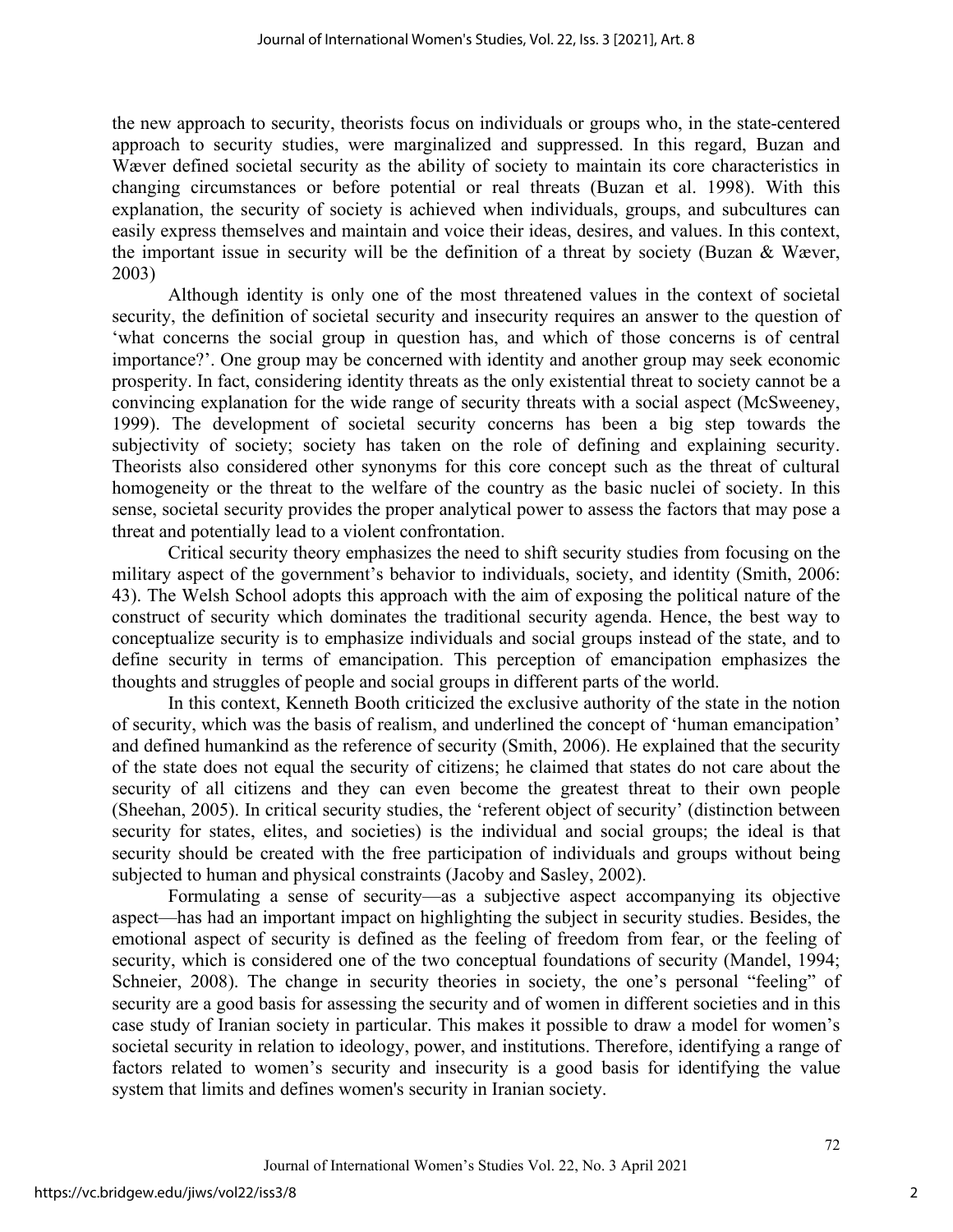#### **Women's Societal Security in Iran**

The results of research in the field of societal security in different communities indicate the different vulnerabilities of social and gender groups in the face of threats and insecurities. For example, according to Stanko's Theory of Fear of Crime, women are three times more afraid of crime than men. This difference is explained by various reasons such as women's physical strength, early life experiences, maternal duties, fear of the outside world, and their other reasonable fears (Stanko, 1995). In line with this general approach, in the case study of Iran, gender has been raised as the most influential variable in the feeling of insecurity. Women feel more insecure than men in the face of social harm and threats in society and more vulnerability has been recorded (Lerni, 2004; Danesh et al., 2015). Confirmation of the relationship between these two factors in several studies indicates the need to pay more attention to women's security.

Security is presented in two dimensions: objective and subjective. The objective dimension emphasizes external, observable, and measurable conditions, and the subjective dimension is more internal, perceptual, and emotional, and must be measured through certain measures. The objective threat is defined as the insecurity and fear felt in various circumstances like when alone on the street, especially at night, passing by empty and semi-constructed spaces in the city, poor economic situation, street harassment, spousal abuse, and domestic and physical violence (Bemanian et al., 2009; Bayat 2009, 119). Women's insecurity in the subjective approach refers to the threat of values and the feeling of fear that such values will be attacked, including the fear and threat to legitimate rights and freedoms, confidence and peace of mind, experience of insecurity and crime, the feeling of vulnerability, fear of harassment outside home, fear of crime, lack of trust in strangers, and hearing bad news about harassment and abuse of women and girls. In other terms, security in the subjective approach means peace of mind for women from a range of insecurities, including fear of rape, sexual assault, or violence within urban spaces (Azam et al., 2016).

In general, women's sense of security and societal security can be expressed concerning a wide range of variables and economic, health, environmental, cultural, political, legal and judicial, occupational, emotional, moral, and financial factors. Iranian women's societal security is also closely related to ideology, power, and institutions, and its mapping requires identifying the area of influence of the political system on societal security. Which definition of societal security in the context of women is politically viable and which definition is rejected or suppressed is a guiding question. By identifying the extent of women's societal insecurities in Iran, the excluded and the marginalized components are drawn based on traditional values and political system.

#### **Sources of Insecurity**

In a general view, the concept of women's security in Iran is put forth and developed under the general concept of the safety of society, so it is very similar to security in the social, economic, and cultural aspects. Variables of insecurity are defined quantitatively and based on statistics. These variables include kidnapping and murder, internal conflicts, crime and delinquency rate, drug distribution and use, armed robbery, coercion, individualism, intense competition, inequality in opportunities for living, disruption of social norms, inflation and the rising cost of living, job insecurity, and uncertainty about living expenses; these are all social and economic issues. Recognizing the insecurities of this area, the country's security managers,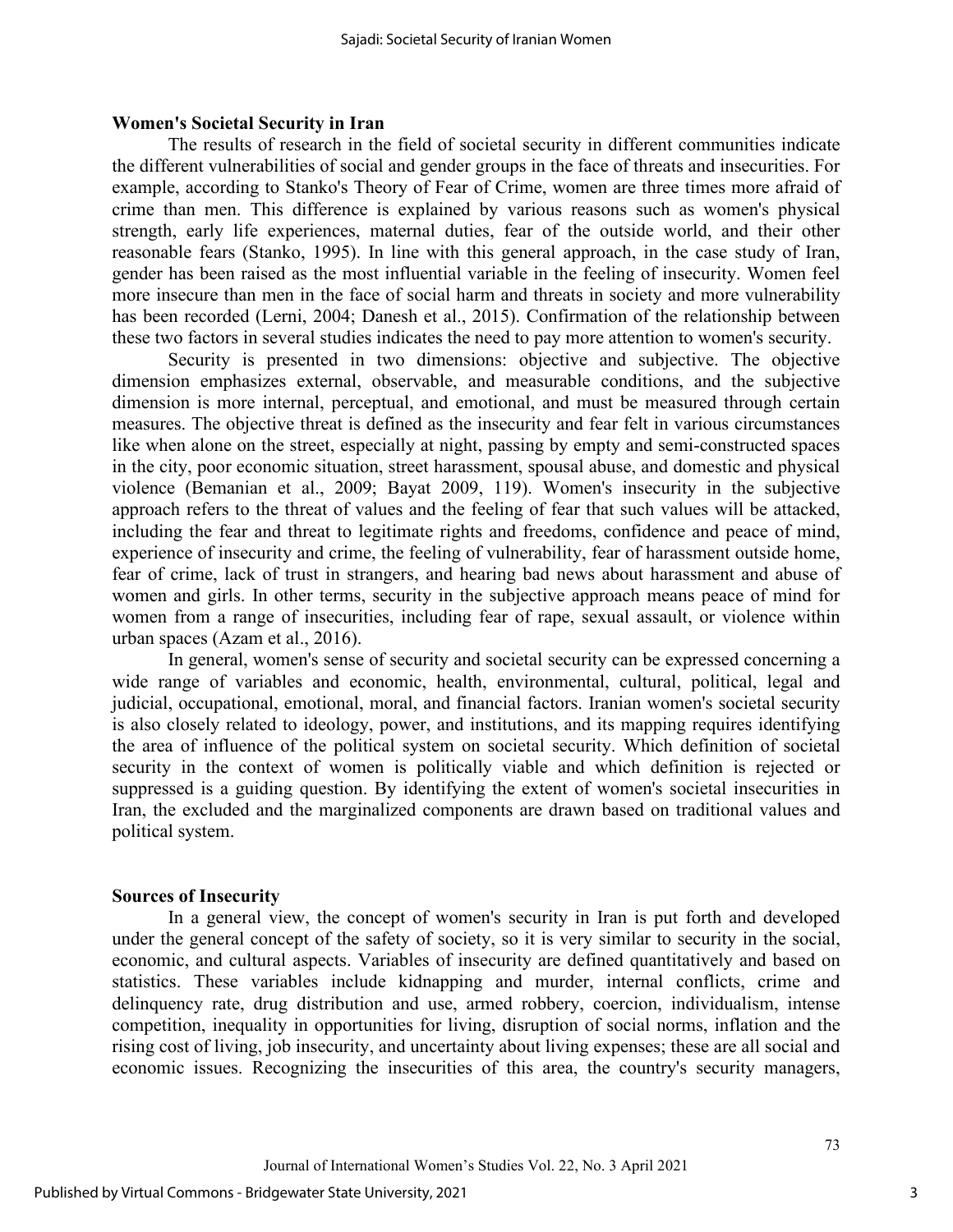especially the police and the Ministry of Interior, have put confronting them at the top of their agenda.

In addition to this general aspect, certain factors are identified and addressed exclusively in the field of Iranian women's security in society, such as peace of mind or women's feeling of fear and anxiety in the community, fear of sexual and physical harassment in the public, fear of victimization, fear of theft, child deception, assault, and fear of rape, feeling of threat by others, harassment in the workplace, the possibility of domestic harassment, family disputes or the use of physical punishment and aggression, feeling of danger when traveling around the city especially at night, the perceived presence of evil people in society, and the level of trust in strangers (Nowruzi & Fooladi Sepehr, 2009). Despite the political system identifying these elements as the causes of women's insecurity, little action has been taken to deal with them systematically. Iranian society sees these insecurities as an individual's problem, so self-care and individual restrictions are the only recommended solutions to avoid these insecurities. Although in some cases limited measures are taken by NGOs to raise awareness and provide psychological counseling, generally, women are expected to impose restrictions on themselves in order to achieve a better sense of security.

In this sense, two levels of societal security for Iranian women can be identified. First, women's societal security is equivalent to social order and public order. In this sense, the political system strictly pursues the fight against societal insecurities and the prevention of crimes. The second level is where the sources of women's insecurity are shifted to the individual and to some extent social spheres when it comes to women's presence in a high-risk society. Concerned women should address insecurities through self-care, accepting restrictions. Ultimately, women generally perceive societal security in terms of social control and personal care, which imposes a range of constraints on them to be safe.

#### **Security Discourse in Iran**

#### *Police and Tackling Insecurity*

Considering the equivalence of women's societal security with social order and public order, the positioning of the police as an indisputable security agent in the field of women's security is predictable. With this explanation, factors such as access to the police, number of police stations, police performance in creating order in the society, police treatment of criminals, trust in the police, desirable and satisfactory police actions, decisive treatment of crimes and anomalies, regular police patrols, timely and urgent presence of police in emergencies, improving the level of transportation safety, expansion of information centers, social monitoring, quick identification of thieves and intruders, surveillance over parks and resorts, prevention of social anomalies and crimes, as well as the establishment and maintenance of social order, are among the most important variables affecting the provision of security.

However, the extent to which the police been able to provide societal security for women by equating societal insecurity with crime and security, and by creating social order and control, the extent to which women actually feel that their security is ensured in this way—especially where a wide range of the sources of societal insecurity are explained by variables beyond this limited definition—has never been addressed.

#### *Value System as the Security Provider*

Studies of societal security in Iran are deeply linked to religious values and beliefs, which has led this concept to take a normative approach with a concentration on what women should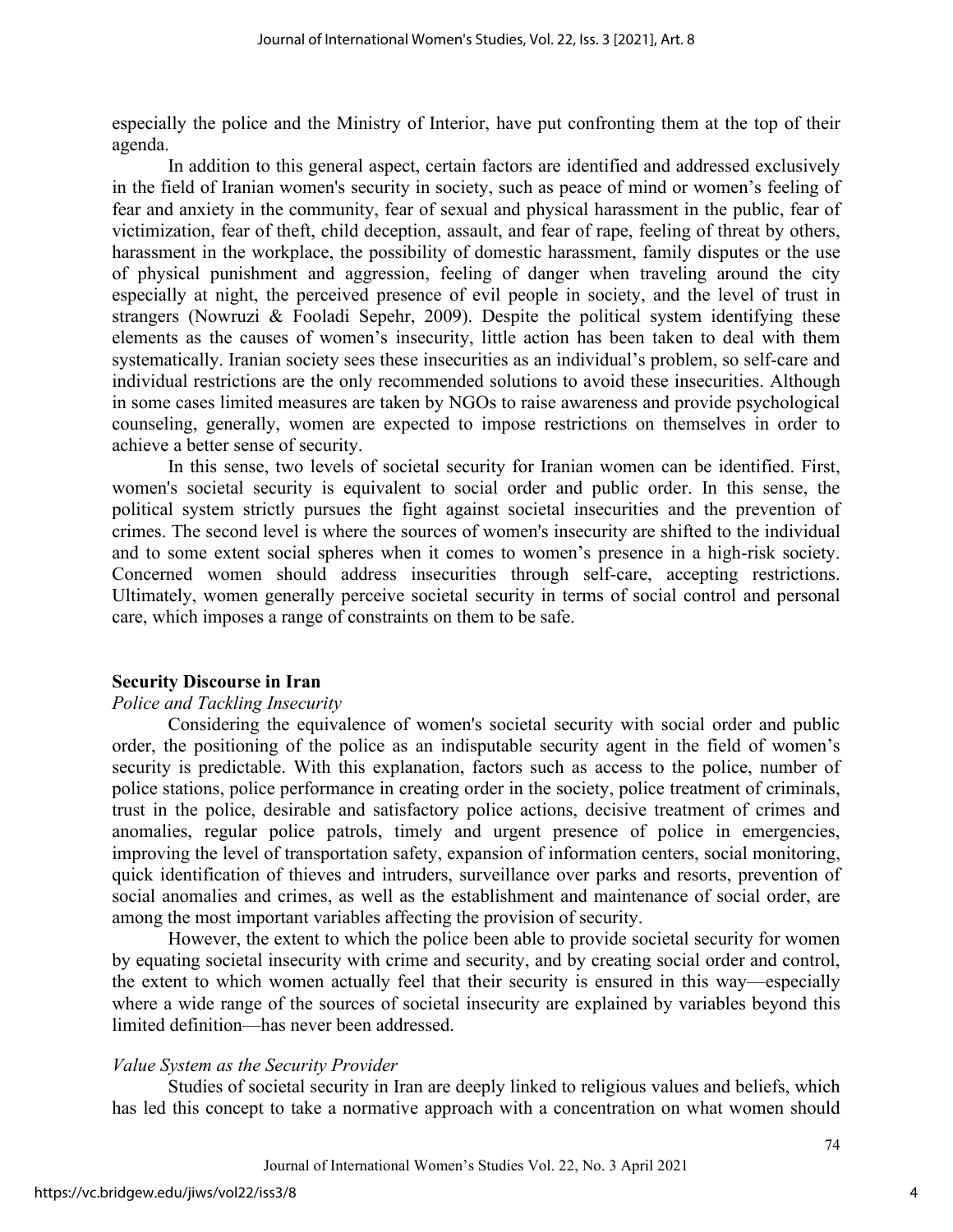and should not do according to religious ideas about their proper behavior. Religious and Islamic variables that are influential in Iranian societal security studies are not concerned with connecting to the real community of women, instead they rely substantially on religious texts and assumptions and use these values to form the system of societal security. That is why the provision of security under the value system pays attention to the anomalies, while the questioning of values, non-observance of customs, and weakening of beliefs are introduced as the causes of insecurity.

Furthermore, in providing societal security under a value system, women are defined in the role of the mother within the family institution, and women's security is assessed in relation to factors such as parents' attachment to social customs and traditions, emotional solidarity, companionship of family members, peace in the family environment, willingness to marry, and so on. The listed factors give women less space for activism in ensuring their security; in other words, women are the objects of societal security yet have least determining role in it. Security created under the value system is based more on religious traditions and prescribed regulations, rather than on the actual sense of security felt by women. Some instances are the religious rules for sex separation and controlling relationships between men and women or the hijab laws. Enforcing the implementation of such rules in society is in some cases. essentially in clear contrast with freedom and security for women. In short, societal security under this value system is unlikely to ensure women's emancipation and subjectivity; women's societal security is addressed only through implementation of these religious/cultural values. Because of this, women's insecurity is believed to be a result of weak religious beliefs on their part (Taskhiri, 2008). Many believe that the hijab provides women with peace of mind and maintains their security (Tajri & Ansari, 2014); essentially, many believe societal security can be maintained if women remain covered in a hijab (Kazemi Sahlavani, 2013).

To sum up, the variables providing security for women in Iran have been strongly influenced by the value system and ideology. In other words, women's societal security in Iran is recognized by referring to religious rulings, with the hijab being highlighted as the most important source in ensuring security for women. With this explanation, religion, and in particular, religious attire, is considered to be the organizing elements of security.

#### **Government-based Approach to Women's Societal Security**

In equating societal security with crime and delinquency reduction, women's security studies in Iran have begun referring less to society, and because of this, studies are distanced from real concerns of society. In a general assessment, society is not considered an active subject in the Iranian societal security studies, though it is the entity that feels security or insecurity. This shortcoming continues to the extent that in Iranian societal security studies, religion is the security provider institution, and dealing with the insecurities is the responsibility of law enforcement. It is noteworthy that in the police-oriented approach, societal security is summed up as the absence of threats, crimes, violations, and the complete immunity of the lives, property, and honor of the people from any aggression.

In both of the above definitions, i.e. security under the value system and with police agency, providing societal security for women is more compatible with the government-oriented approach than with the community-based approach that considers the ability of society to maintain its identity and core values. In short, societal security in Iran is formulated by accepting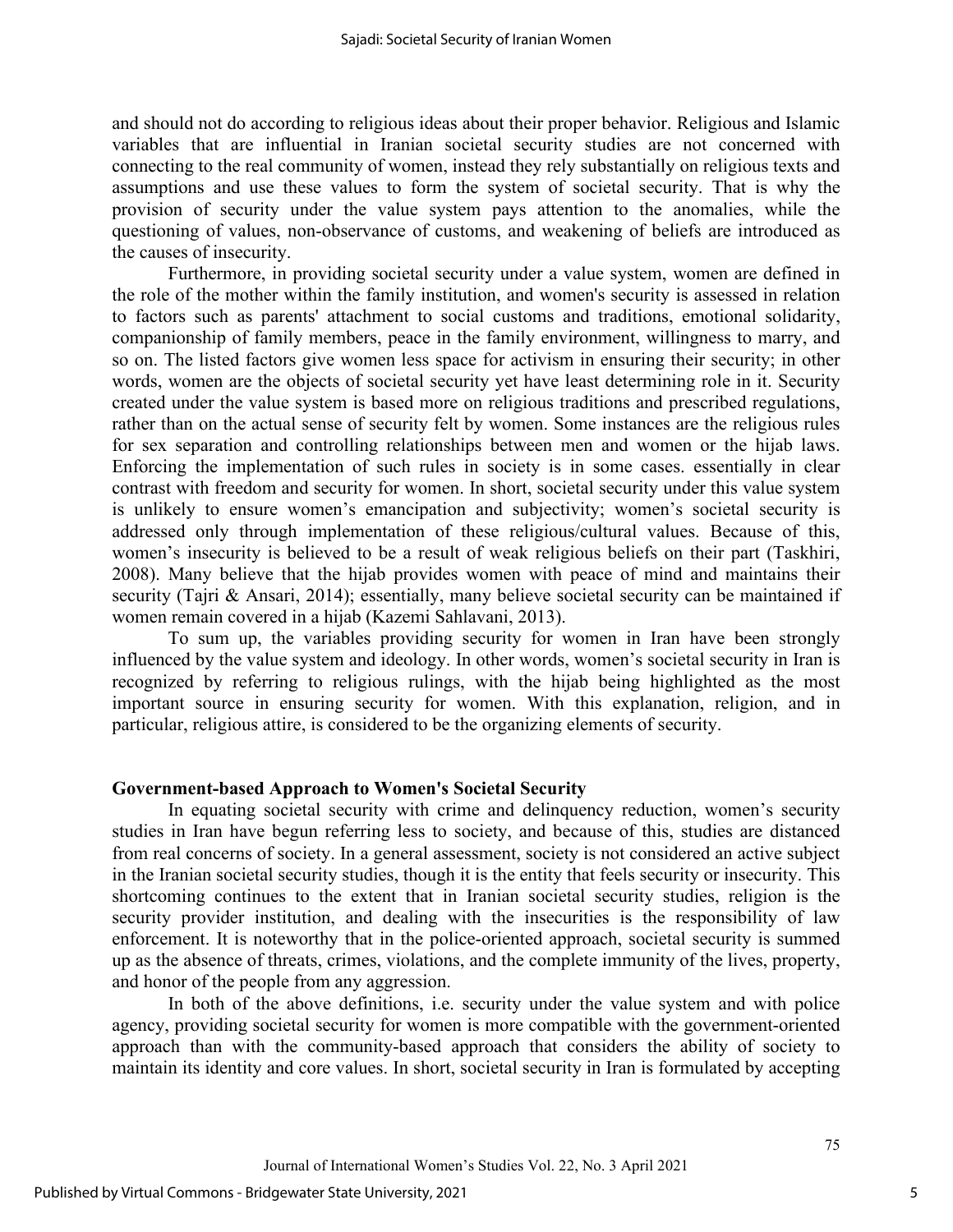the superiority of the political sphere and the objectivity of society along with the securityproviding role of the police force.

In an overview, the dominance of the government-centered approach with the agency of the police force could be identified in the definition and formulation of conceptions of women's societal security in Iran. Establishing societal security is one of the tasks of the police force, however, the question remains whether the police have been able to provide societal security for women, or whether the attitude of the police has increased women's social fears. According to the state-centered and power-oriented approach, security is defined as the situation created by the power to protect society from external threats. Meanwhile, the government establishes societal security through direct (such as the police and the judiciary) and indirect ways (family and mainly through the education system). With this explanation, the subjectivity and agency of the police force and the state-centered nature of this approach largely obscures the concept of societal security, identified with the idea of society's ability to maintain its identity and core values.

#### **Discussion and Analysis**

#### *Objectivity of Women*

Societal security is dubbed as the subjectivity, emancipation, and the ability of individuals and social groups to maintain their basic characteristics in the face of changing circumstances and real and potential threats, so that society can survive and sustain itself while there are interactions and acceptable conditions for groups and individuals. In other words, societal security is society's ability to protect its group identity against objective or subjective threats. Nonetheless, the formulation of women's societal security in Iran underlines the objectivity of women in the field of societal security, and women are less likely to have any subjectivity in ensuring security for a wide range of their concerns and insecurities.

In this context, most studies on this subject try to explain the role of various factors in women's societal security, while women have been introduced as objects who could be influenced by such factors. The following examples confirm this objectivity; using the same discourse, they all discuss how women's security/insecurity is influenced by various variables: the workplace and family (Manafi Mollayousefi, 2003), the socio-economic base (Nowruzi & Fooladi Sepehr, 2009), economic factors, environmental factors, the impact of residence on security and family, social support, religious affiliation, sexual harassment in the workplace, income, social class, working women's education level, domestic violence, addiction in the family and community, poverty, and fear of sexual and/or physical harassment.

#### *Conceptual Reduction*

The definition of societal security in Iran under the value system and political system has caused this concept to simply denote social harms and deviations, and anything other than this meaning is rejected and marginalized. The police force is the agent for dealing with social insecurities which are reduced to crimes and social harms. And with women being viewed as mothers meant to stay within the institution of the family, a wide range of women's security issues in the public sphere have been rejected. The dominance of the police-agency attitude in dealing with insecurity and considering the culture/value system as the basis for security policies, Iran has reduced women's societal security to individual security. In the same way, societal security is sometimes considered synonymous with community-based policing, and in some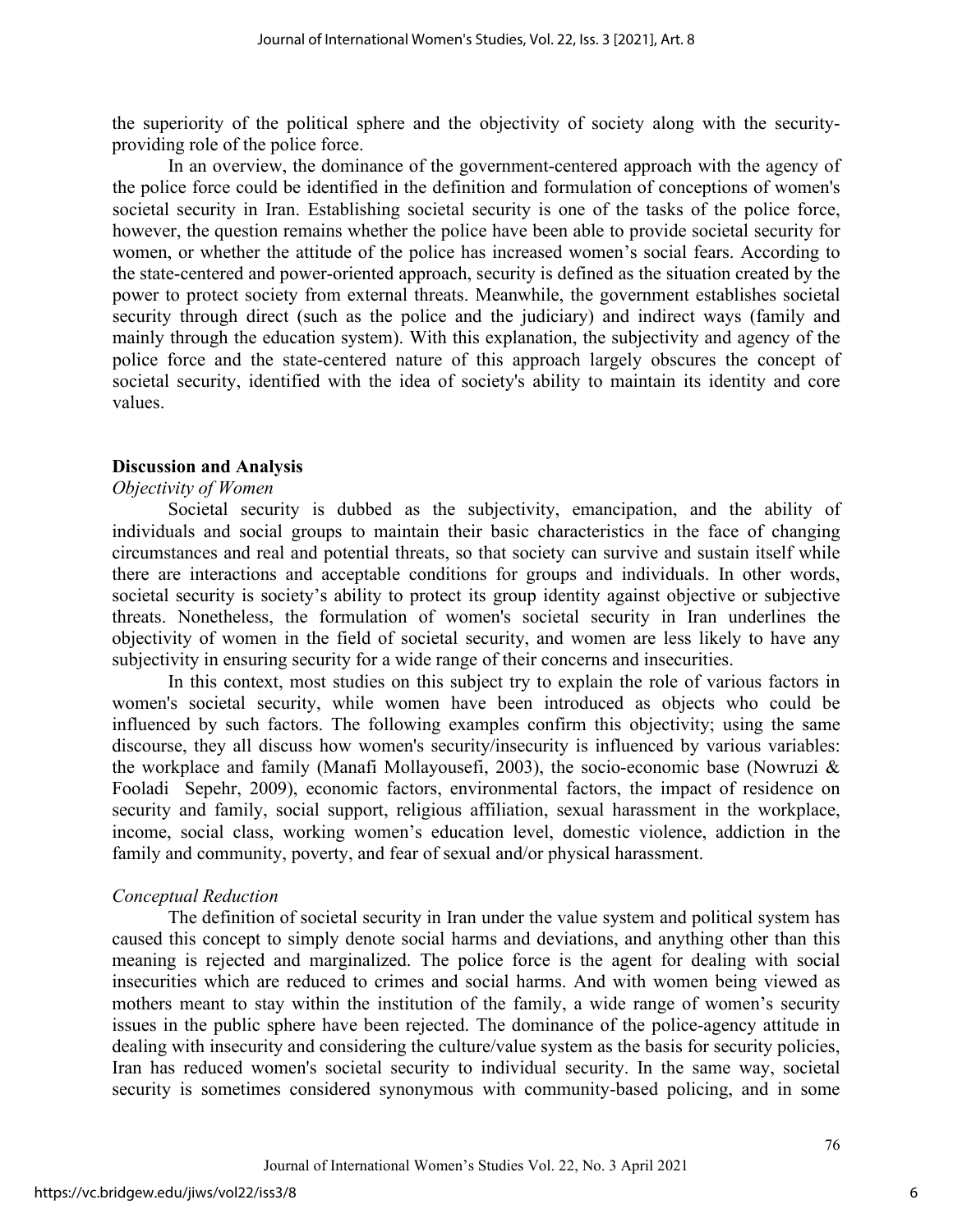cases even the expression of women's demands and concerns, are identified and suppressed as a cause of insecurity. Besides, societal security with a religious approach has been reduced to a kind of individual security and has failed to identify social groups that are the source of societal security.

### *Marginalized Areas in Women's Security*

A sense of security (absence of fear from any attacks or danger against human values) is applicable to the absence of fear against the legitimate rights and freedoms and peace of mind at both individual and collective levels. From the point of view of collective identity, security is defined as freedom from threats against collective and group identity and the ability of different groups—social, ethnic, local, etc.—to maintain their core values and identity. In this sense, societal security is considered would mean the elimination of threats against the unifying element of members of women's society, which is their gender. Women's sense of societal security is identified in terms of its collective and political identity with features such as freedom of expression, individual freedoms, privacy, and the right to choose, all of which indicate the subjectivity and emancipation of women. Despite this, the above-mentioned issues have rarely been recognized in the formulation of women's societal security policies in Iran. Similarly, the political system has neglected women's ideas and concerns regarding the legal (judicial) system and the executive branch of government. In fact, the societal security of women in the Iranian social system has been suppressed in the conflict between the objectivity of women and suppression, and finally it is defined and limited by the government.

#### *Abandoned Areas in Women's Security*

The sense of security in the economic field means sufficient income, the proportion of income to cost, hope for a better economic future, the ability to receive and repay banking facilities and the like. In particular, women's sense of societal security in the economic aspect is subject to two indicators of income and employment. In the income index, the extent to which women are concerned about their financial situation, income and living expenses, and in the employment index, women's sense of security in terms of their career future, job environment and job security are considered. Some of the components mentioned in the societal security system of women in Iran have been abandoned due to the economic weakness of society while others are suppressed or marginalized under the influence of the value system and the view that women belong in domesticity. The lack of planning to address these concerns and insecurities implies the abandonment of women's concerns on employment, income security, social opportunities, social connections, and ultimately their marginalization.

In addition to the above, there are a wide range of factors causing insecurities that the political system has refused to take seriously and are considered commonplace. People have to face these sources of insecurity on their own. Among such cases, we can mention insecurities caused by public spaces, urban furniture, urban compaction, defenseless spaces, insecure neighborhoods, rundown urban areas, and hygiene levels. In urban areas, a sense of security means that citizens can move freely, interact with their fellow citizens, and engage in social activities without being threatened or subjected to violence or any physical, mental, or gender inequality (Azam, et al., 2016). The weak protection of women's security in urban spaces limits their participation in society (Khorasani & Esmaili, 2010). In particular, since the effects of fear of crime and victimization are more severe on women, such experiences can extremely limit their presence and participation in society.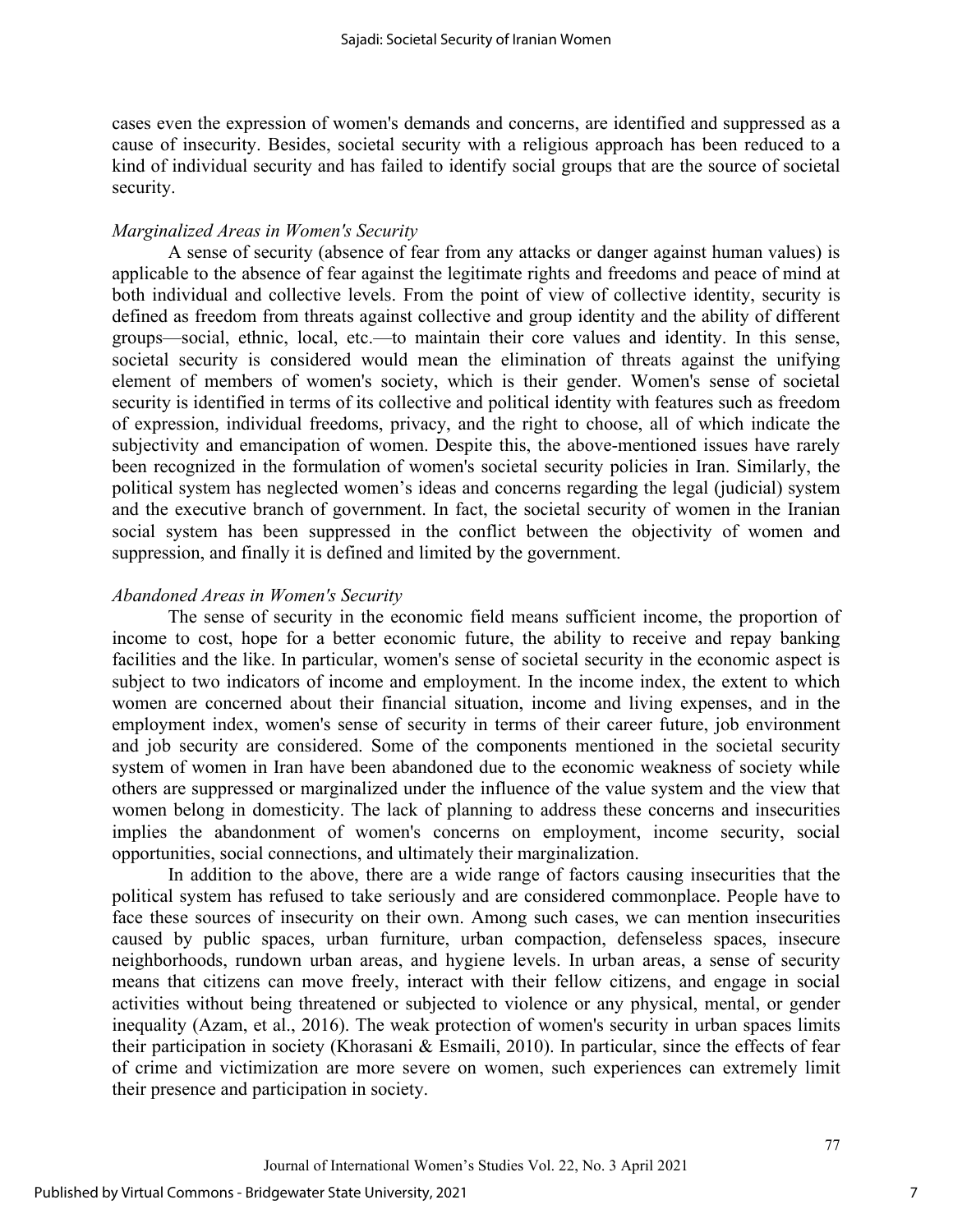#### **Results**

Societal security is characterized by the basic components of emancipation and the preservation of identity and fundamental values, which, above all, indicate the subjectivity of society. However, with the decisive agency of the police and the reduction of societal insecurity to crimes implemented by the Iranian political system, on the one hand, and with limiting women's role in the family to the mother imposed by the value system on the other hand, women's objectivity and the agency of police as security providers is understood. This is while women face a wide range of insecurities in Iran that have either been abandoned, marginalized, or systematically rejected and repressed.

In general, Iranian women's societal security, on the one hand, has emerged in the concept of social order with the agency of police and coercive force, and on the other hand, under the influence of the system of religious values, has created many restrictions to recognize the causes of security/insecurity for women. However, according to critical theories in the field of security, including societal security and individual security, emancipation, the ability to preserve collective identity and the fundamental values, and in one word, the subjectivity of women has been emphasized.

Ultimately, in response to the question of how the political system and traditional values affect the concept of women's societal security in Iran, the present study emphasizes the role of ideology, power, and institutions in the Iranian women's societal security model. Iran's value system defines women's role as mothers in the family structure, and societal security is equated with social order, and insecurity with crime and social harms; the political system emphasizes the objectivity of women while ceding the security agency to the police. The results of the study revealed that tradition and the political system have manipulated the concept of security to achieve their goal. Furthermore, the results reveal the existence of assumptions that have been inherited as a dominant cultural view of the past while the political system protects them in the face of new developments of the modern world. In contrast, it has abandoned and marginalized important levels of women's societal security demands, including a range of mental and economic insecurities, and left them on their own in these areas. Eventually, it has fundamentally rejected levels of women's societal security related to their emancipation, identity, and subjectivity.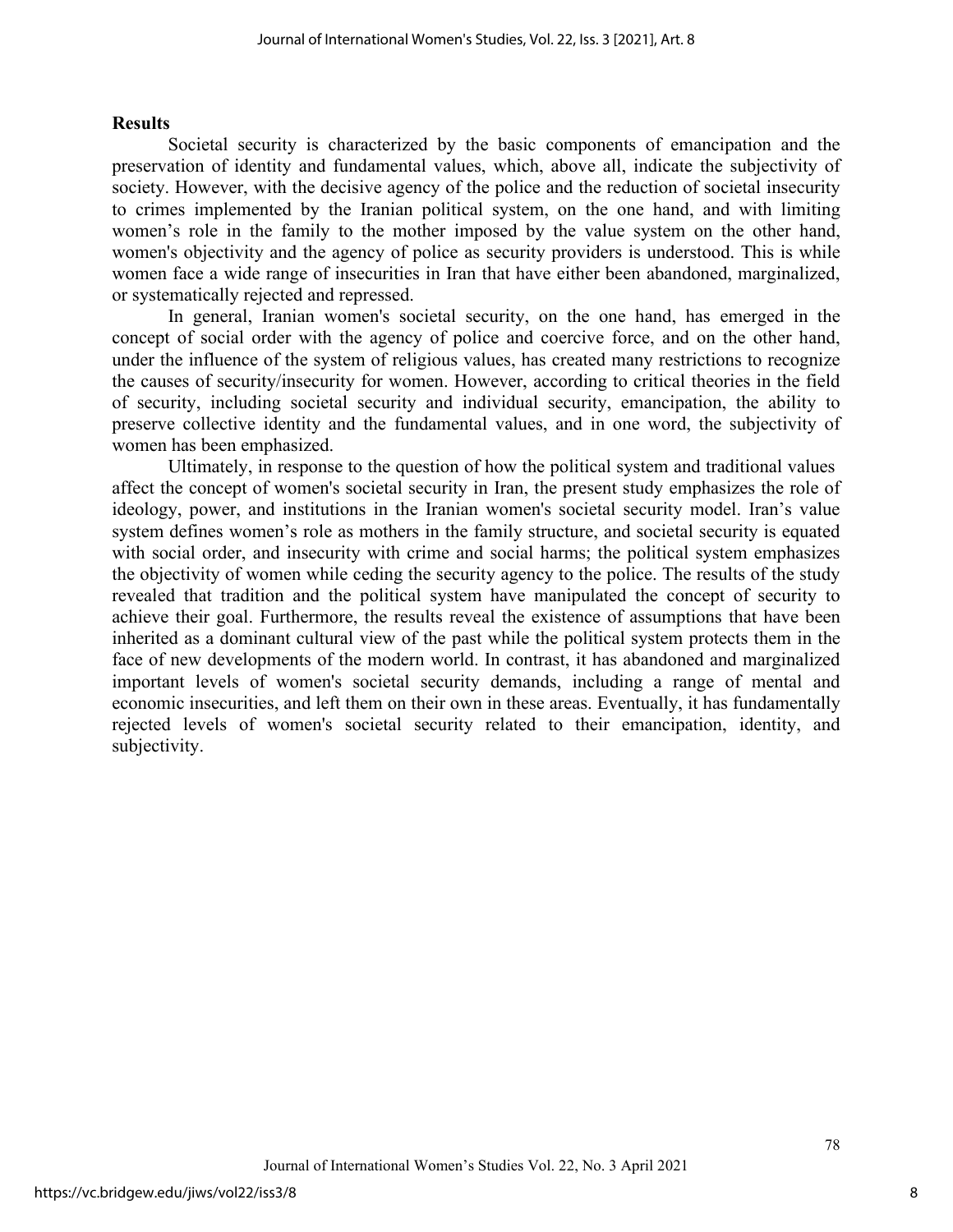### **References**

Bayat, B. (2009). *The feeling of societal security* (1<sup>st</sup> ed.). Tehran: Amir Kabir Publication.

- Bemanian, M. R., Rafieian, M., & Zabetian, E. (2009). Women's transportation in the urban areas and evaluation of their presence in the central parts of Tehran city through a participatory approach. *The Journal of Women's' Studies*, 2(4), 39-56.
- Booth, K. (1991). Security and emancipation, *Review of International Studies, 17*(4) Oct. 1991: 313-326.
- Buzan, B. (1991). *People, states, and fear: An agenda for international security studies in the post-cold war era*. Boulder, CO: L. Rienner.
- Buzan, B., Wæver, O., & Wilde, J. D. (1998). *Security: A new framework for analysis*. Boulder, Colo: Lynne Rienner Pub.
- Buzan, B., & Wæver, O. (2003). *Regions and powers: The structure of international security*. Cambridge: Cambridge University Press.
- Danesh, P. et al. (2015). A sociological study of the factors affecting the societal security of women in the metropolis of Mashhad, *Women and Society*, *6*(1).
- Jacoby, T. A., & Sasley, B. (2002). (Eds.). *Redefining security in the Middle East*. Manchester University Press: Manchester and New York.
- Kazemi Sahlavani, H. (2013). Hijab and chastity and their role in societal and family security from the perspective of the Quran, *Kowsar*, *13*(46).
- Khorasani, M. M., & Esmaili, A. (2010). A Survey of the feeling of societal security of women in Mashhad in 2006-207 and the factors affecting it. *Social Sciences (Ferdowsi University of Mashhad)*, *Fall -Winter 2010* (16).
- Lerni, M. (2004). *National security and defense of value*. Tehran: Deputy of Education, Iranian Police Ideological−Political Organization.
- Manafi Molayousefi, M. (2003). Investigating the factors affecting the societal security of married women working in Tehran Social Welfare Organization. *Quarterly Journal of Social Work,* 14-15.
- Mandel, R. (1994). *The changing face of national security: A conceptual analysis*. Westport, Conn: Greenwood Press.
- Mansoureh Azam, A., et al. (2016). A study of the relationship between the situation of the neighborhood and the sense of societal security of women (comparative comparison of Vanak and Sarasiab neighborhoods). *Women in Culture and Art*, *8* (2).
- McSweeney B. (1999). S*ecurity, identity, and interests: a sociology of international relations*. Cambridge: Cambridge University Press.
- Nowruzi, F., & Fooladi Sepehr, S. (2009). A Study of societal security in 15-29 years old women in Tehran and social factors affecting it. *Strategic Quarterly*, *18*(53).
- Schneier, B. (2008). *Schneier on security*. New Jersey: John Wiley & Sons.
- Sheehan, M. (2005). *International security: an analytical survey*. Boulder, Colo.: Lynne Rienner Publishers
- Smith, S. (2006). The Concept of security in a globalizing world. In R. G. Patman (Ed.), *Globalization and conflict,* London and New York: Routledge, pp. 33-55.
- Stanko, E. (1995). Women, Crime, and Fear. *The Annals of the American Academy of Political and Social Science, 539*, 46-58. Retrieved December 20, 2020, from http://www.jstor.org/stable/1048395
- Tajri, A. A., & Ansari, M. (2014). The source of societal security from the perspective of the Holy Quran, *Interpretive Studies*, *5*(19).